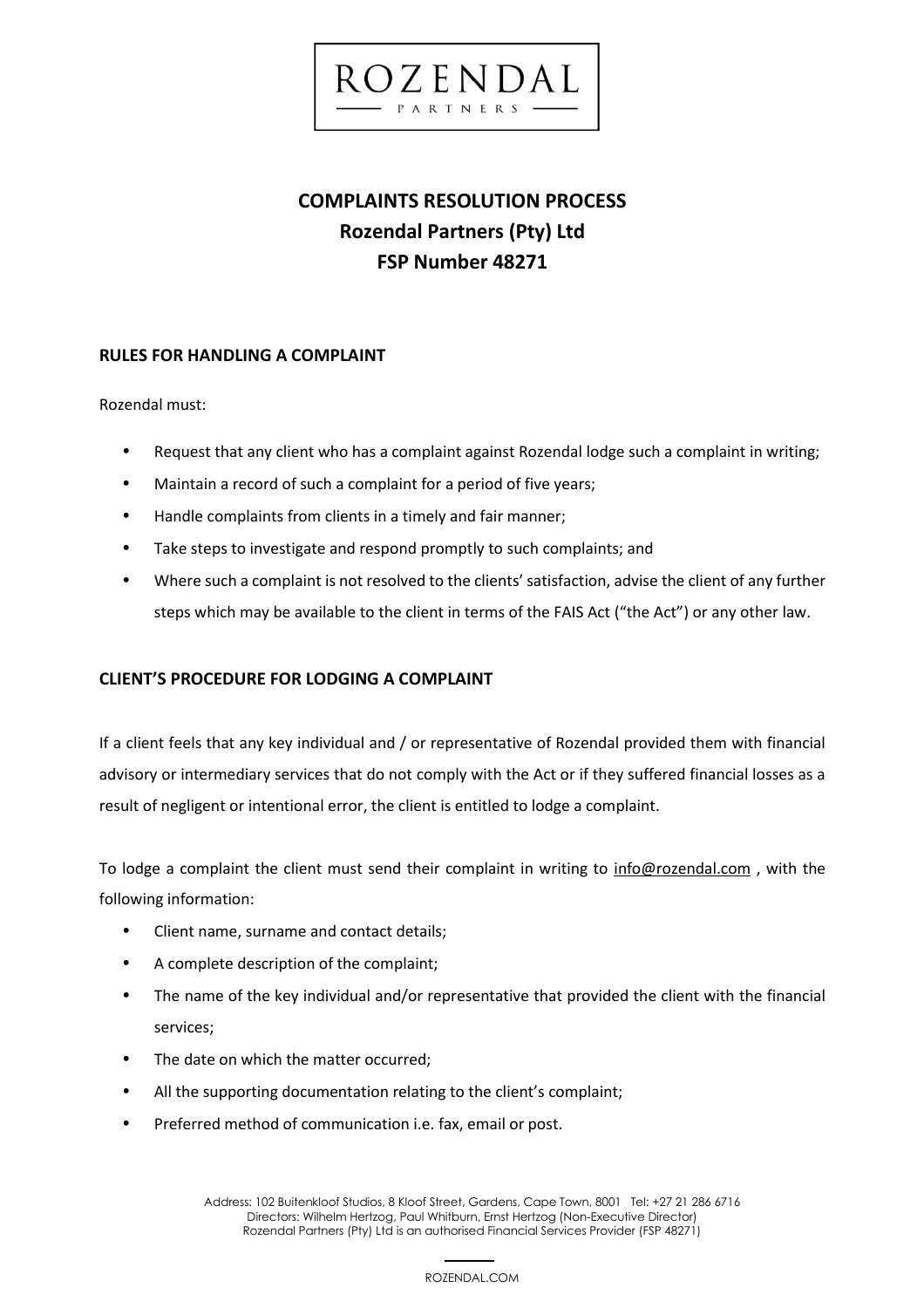## **ROZENDAL PROCEDURE FOR RECEIVING A COMPLAINT**

As soon as Rozendal receives the complaint, we will acknowledge receipt thereof in writing. We will investigate the complaint to ensure that it is resolved within 30 working days from receipt thereof.

 $CZENDA$ PARTNERS

If we are unable to resolve the client's complaint within 30 working days, or unable to resolve the complaint to the client's satisfaction, the client has the right to refer the complaint to the office of the FAIS Ombud appointed specifically for this purpose.

The contact details of the FAIS Ombud are as follows:

PO Box 74571, Lynwood Ridge, 0040 Telephone: 012 470 9080 Fax: 012 348 3447 Email[: info@faisombud.co.za](mailto:info@faisombud.co.za)

# **TYPE OF COMPLAINT JUSTIFIABLE BY OMBUD**

- A. For a client complaint to be submitted to the Office:
	- a. the complaint must fall within the ambit of FAIS and the rules of the Ombud as listed hereunder;
	- b. the person against whom the complaint is made must be subject to the provisions of FAIS
	- c. (hereafter referred to as "the respondent");
	- d. the act or omission complained of must have occurred at a time when these rules were in force; and
	- e. the respondent must have failed to address the complaint satisfactorily within six weeks of its receipt.

 2 Address: 102 Buitenkloof Studios, 8 Kloof Street, Gardens, Cape Town, 8001 Tel: +27 21 286 6716 Directors: Wilhelm Hertzog, Paul Whitburn, Ernst Hertzog (Non-Executive Director) Rozendal Partners (Pty) Ltd is an authorised Financial Services Provider (FSP 48271)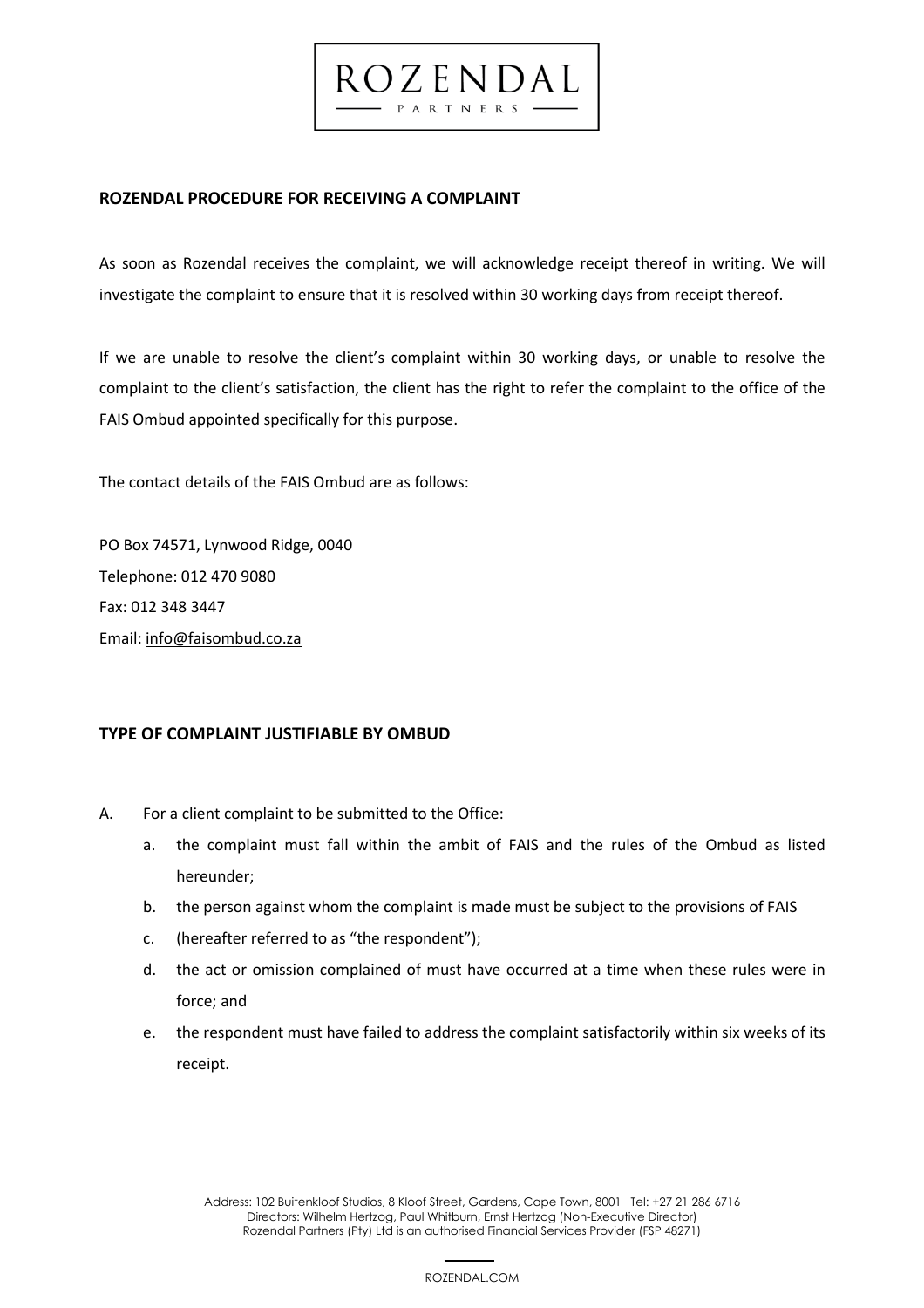

ROZENDAL

- C. The complaint must not constitute a monetary claim in excess of R800 000.00 for a particular kind of financial prejudice or damage, unless the respondent has agreed in writing to this limitation being exceeded, or the client has abandoned the amount in excess of R800 000.00.
- D. The Ombud may also entertain a complaint relating to a financial service rendered by a person not authorised as a financial services provider or by a person acting on behalf of such person.
- E. When the Ombud receives a referral from the commissioner, the Ombud must in writing notify the client concerned thereof and require the client to inform the Ombud whether the client wishes to pursue the complaint in accordance with the provisions of Part I of Chapter VI of the Act.
- F. The complaint must not relate to the investment performance of a financial product which is the subject of the complaint, unless such performance was guaranteed expressly or implicitly or such performance appears to the Ombud to be so deficient as to raise a prima facie presumption of misrepresentation, negligence or maladministration on the part of the person against whom the complaint is brought, or that person's representative.

# **RIGHTS OF CLIENT IN CONNECTION WITH COMPLAINTS**

- A. The client must qualify as such in terms of the Act and these Rules.
- B. Before submitting a complaint to the Office, the client must endeavour to resolve the complaint with the respondent.
- C. The client has six months after receipt of the final response of the respondent, or after such response was due, to submit a complaint to the Office.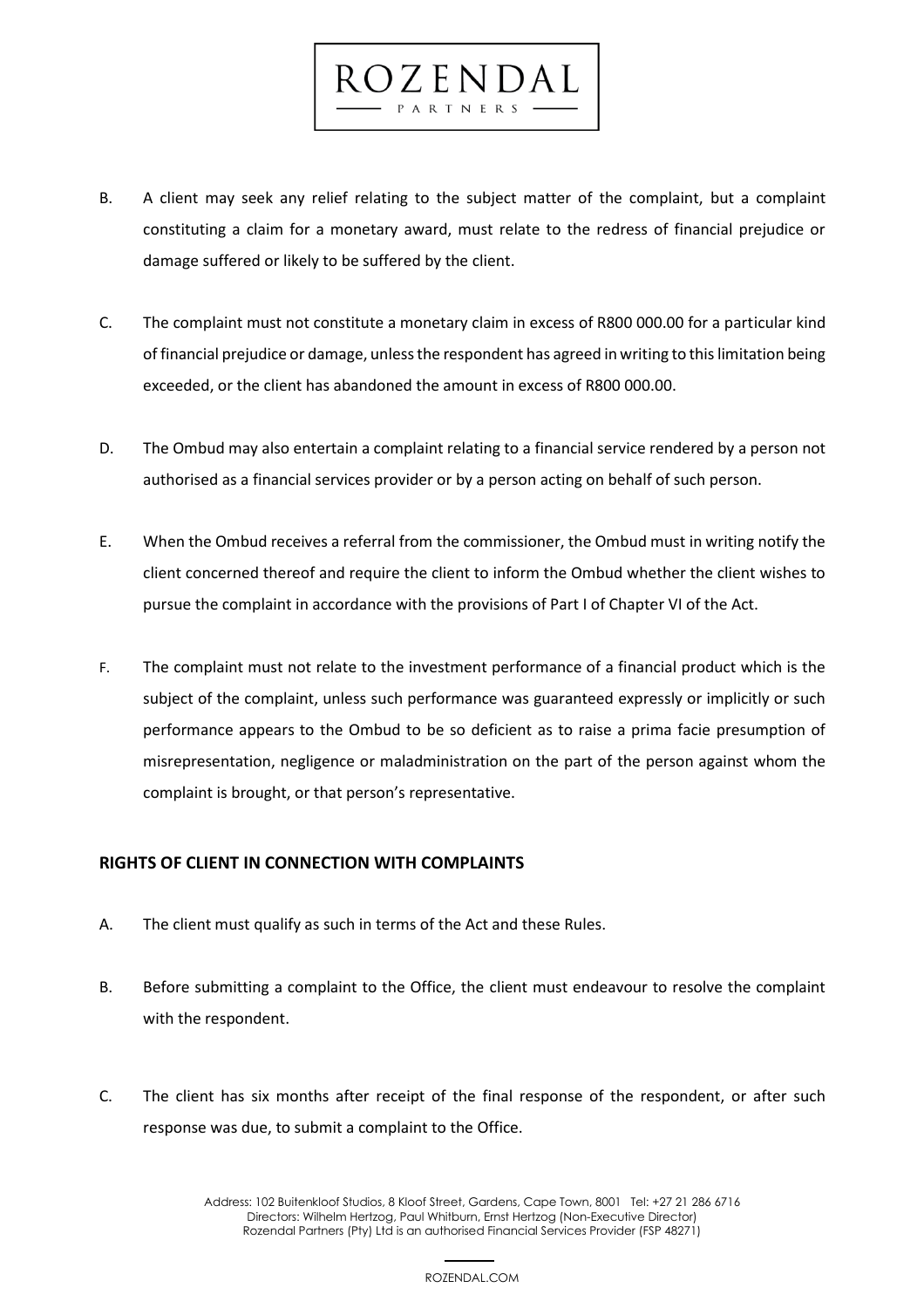

 $ROZENDA$ 

PARTNERS

- E. A complaint must be submitted to the Office in writing or, in circumstances deemed appropriate, the Ombud may receive a complaint in any other manner which conveys the complaint in comprehensible form.
- F. A complaint must, where necessary, be accompanied by available documentation in the client's possession.
- G. The client must be advised by the Ombud of the response of the respondent to the extent necessary to react to such response and to decide whether the complaint should be proceeded with, and must thereafter within two weeks advise the Ombud of such reaction and decision.
- H. Subsequent to lodging a complaint with the Ombud, the client is entitled to submit further facts, information or documentation in connection with the complaint and must do so, to the extent possible, if requested by the Ombud.

#### **ADMINISTRATIVE AND PROCEDURAL MATTERS**

- A. The Ombud may decline to investigate a complaint, or may suspend the investigation, when to the knowledge of the Ombud the client intends proceeding to or has already embarked on litigation.
- B. Information provided to the Ombud is confidential and may only be disclosed by the Ombud to the commissioner or to another party to the complaint to the extent necessary to resolve the complaint, or where required under the Act or any other law.

 4 Address: 102 Buitenkloof Studios, 8 Kloof Street, Gardens, Cape Town, 8001 Tel: +27 21 286 6716 Directors: Wilhelm Hertzog, Paul Whitburn, Ernst Hertzog (Non-Executive Director) Rozendal Partners (Pty) Ltd is an authorised Financial Services Provider (FSP 48271)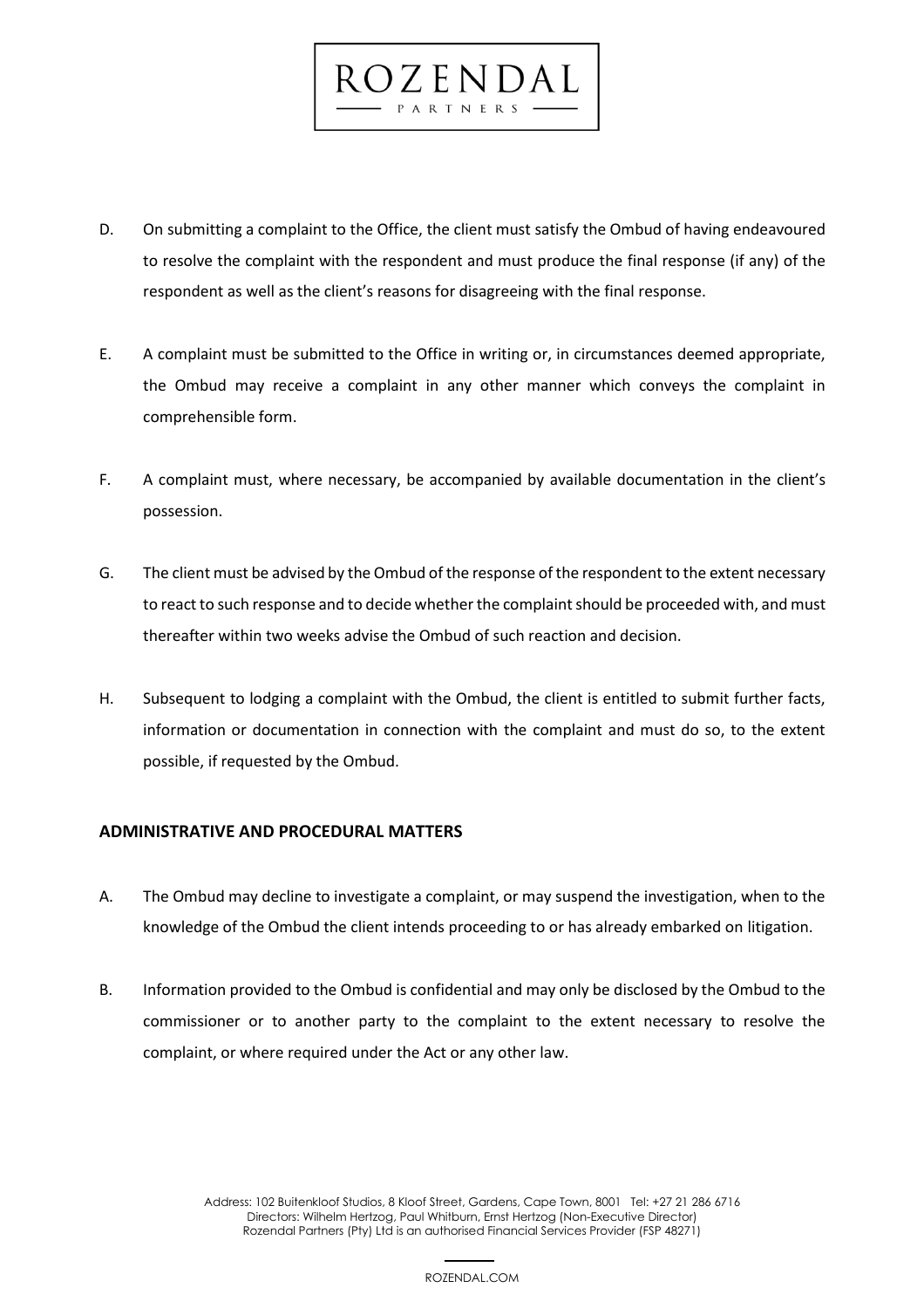C. The Ombud is not liable to be subpoenaed to give evidence on the subject of a complaint in any proceedings.

 $OZENDA$ 

D. The Ombud may take such steps as deemed expedient to advise the public on the existence of the Office, the procedure for submitting a complaint to the Office, or on any other aspect concerning the Office in order to facilitate the submission or disposal of complaints.

## **APPEAL**

- A. A party against whom the Ombud has made a determination may apply to the Ombud for leave to appeal against the determination.
- B. Such application must be in writing, must be submitted to the Ombud within one month of the date of the determination, and must set out the grounds on which the application is made.
- C. In weighing the application, the Ombud must consider the factors set out in section 28 (5) (b) of the Act and may request and consider submissions by any other party to the complaint concerning the merits of the application.
- D. If the Ombud refuses leave to appeal, the applicant must be advised in writing and given reasons for such refusal.
- E. The applicant may within one month of such refusal apply to the chairperson of the board of appeal for leave to appeal against the determination and advise the Ombud in writing accordingly.
- F. The application referred to in paragraph (E) must be submitted to the secretary of the board of appeal and must thereafter be dealt with as directed by the chairperson of that board.
- G. On receipt of the written advice referred to in paragraph (E), the Ombud must transmit to the secretary of the board of appeal all the records concerning the complaint together with a copy of